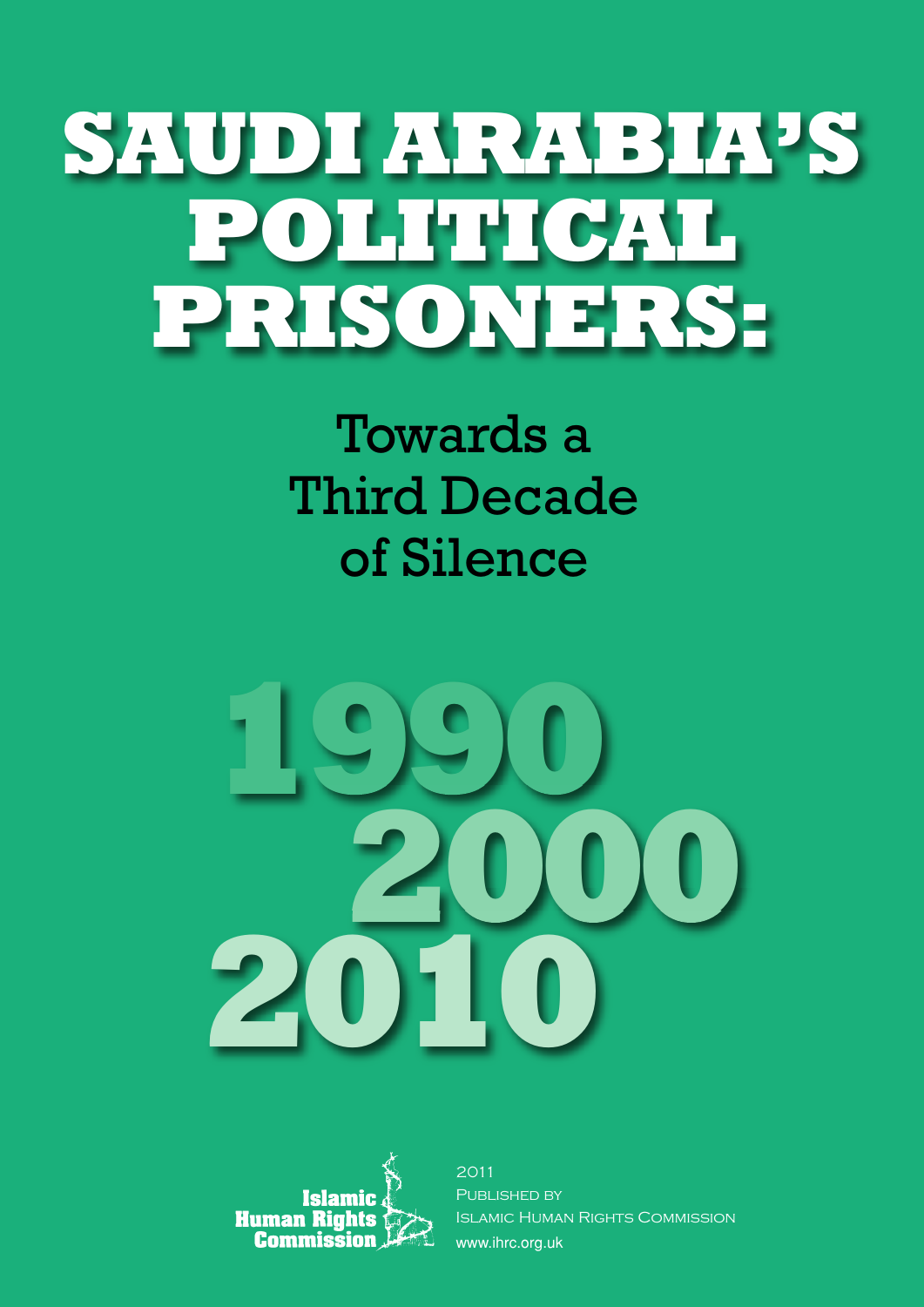First published in Great Britain in 2011 (September 30) by Islamic Human Rights Commission PO Box 598, Wembley, HA9 7XH © 2011 Islamic Human Rights Commission

All rights reserved. No part of this book may be reprinted or reproduced or utilised in any form or by any means electronic, mechanical, or other means, now known or hereinafter invented, including photocopying and recording, or in any information storage or retrieval system, without permission in writing from the publishers.

ISBN 978-1-903718-82-7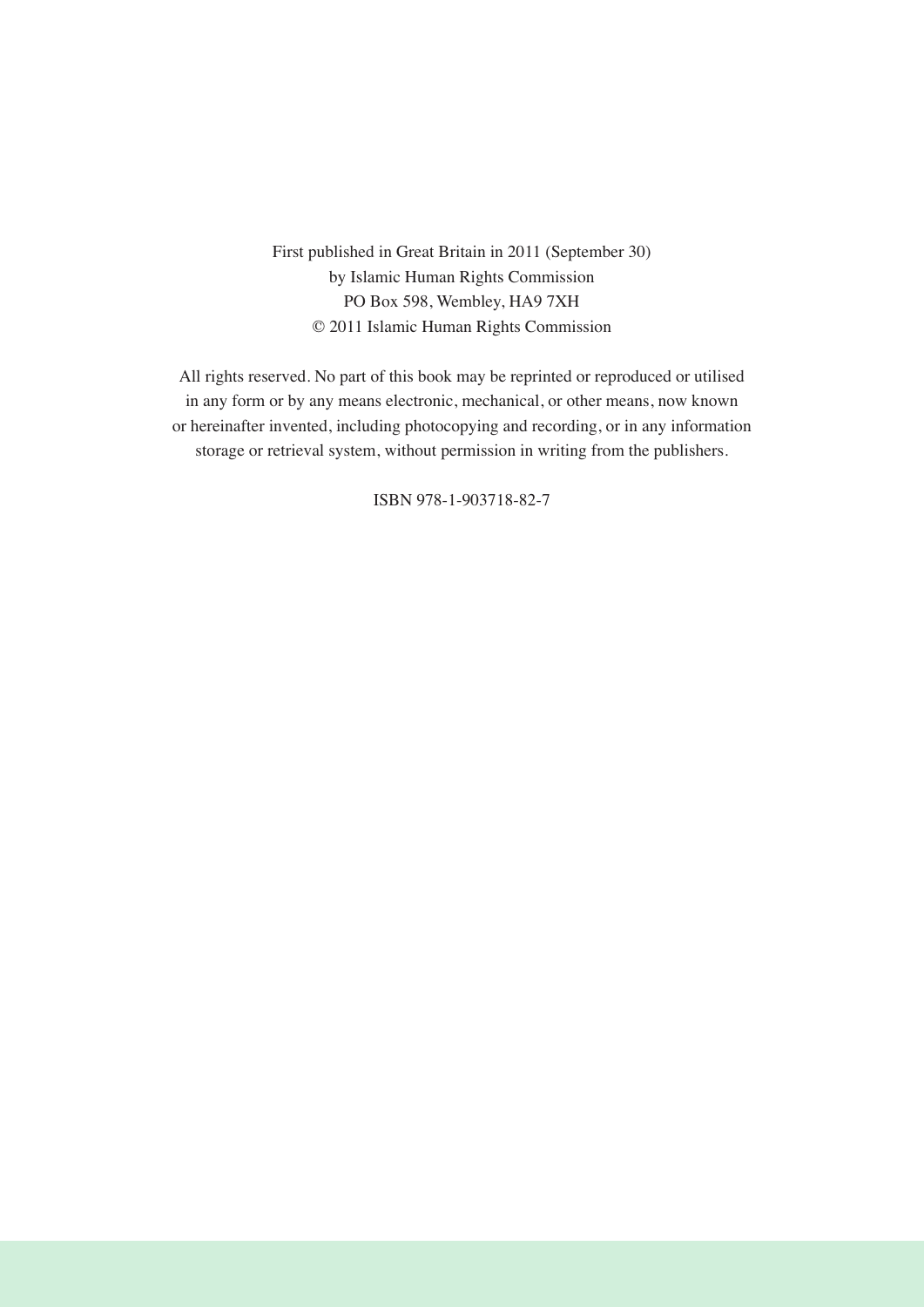Saudi Arabia is a country in which the al-Saud family represents the absolute political, cultural and religious authority. This absolutist nature of the Saudi state ensures that free speech is stifled and that all forms of political opposition and dissent are harshly suppressed and silenced. Among the primary tools of this suppression, the government employs the tactic of arbitrary detention without charge or trial, in addition to staging sham trials lacking any semblance of due process, both of which have become hallmarks of Saudi "justice."

Political imprisonment in Saudi Arabia is an epidemic has not spared any sector of Saudi society, including reformists, human rights activists, lawyers, political parties, religious scholars, bloggers, individual protestors, as well as long-standing government supporters who merely voiced mild and partial criticism of government policy. The known political prisons in Saudi Arabia have a capacity to hold 10,000, yet insider reports confirm these prisons to be oversubscribed three times over, with some prisoners even known to be held at irregular detention facilities, putting the actual number of political prisoners at over 30,000. This is exceptionally high considering the country's total population stands at around 27 million, of whom only around 18 million are Saudi nationals.

The purpose of this briefing is to draw attention to some key case studies of political imprisonment in Saudi Arabia, highlighting the diverse nature of the victims of imprisonment, with a focus on ongoing cases of suppression.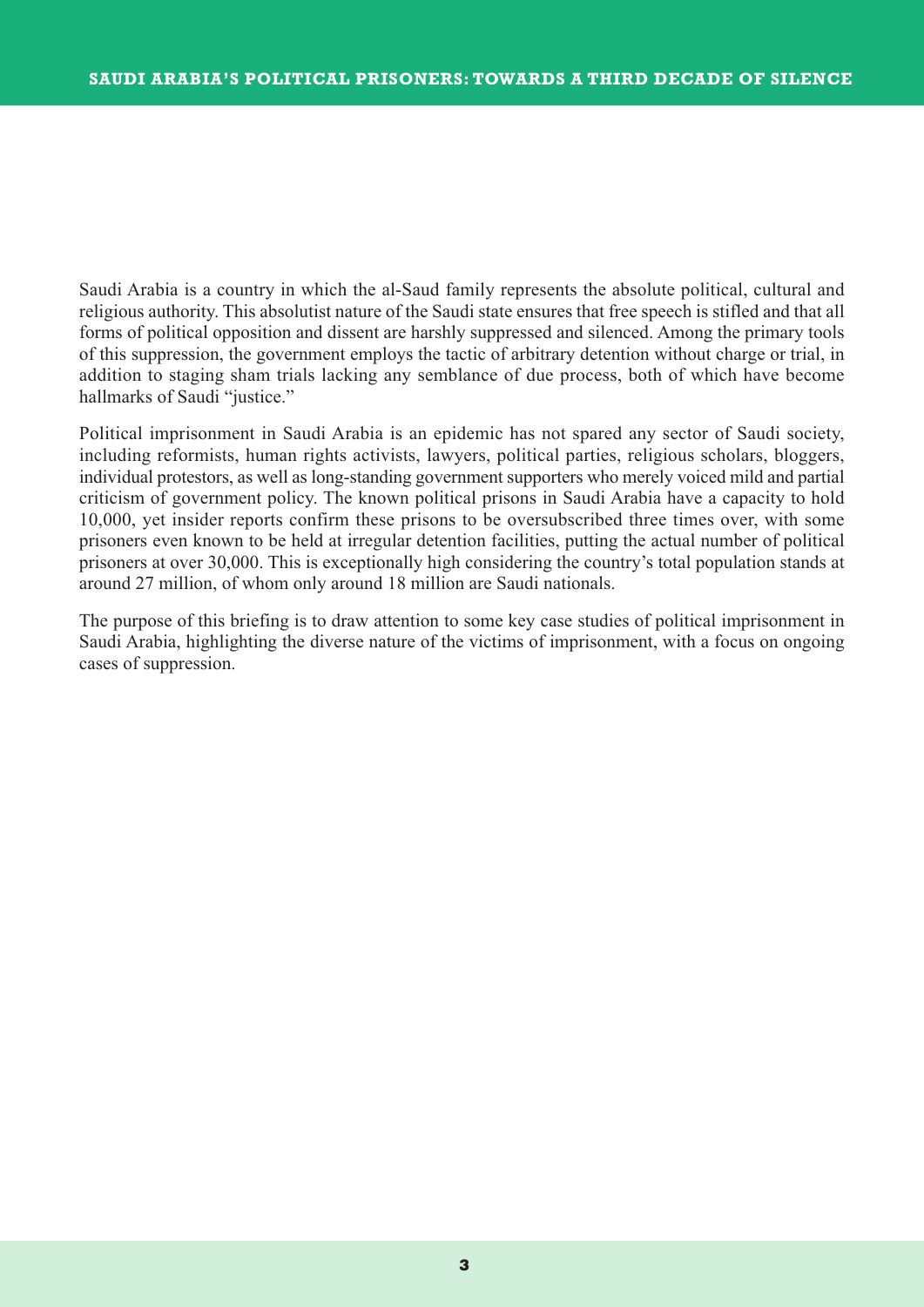# **The 1990s**

Following the first Gulf War (1990–1991) and the Saudi government's handling of the conflict, broad sections of Saudi society came together to call upon the government for serious political and social reforms, particularly in the area of human rights, the justice system and political participation and representation. University academics, lawyers, businessmen and religious scholars signed their names to an open letter directed to the government, which became known as the **'Letter of Demands'**. The letter was also endorsed by some prominent names among the official governmental religious establishment, the Council of Senior Scholars, including the establishment's two highest ranking scholars, **Shaykh Abdul Aziz ibn Baz** and **Shaykh Muhammad ibn Uthaymeen**. Soon after that, an expanded and detailed version of the letter was written, signed to and circulated under the name of the **'Memorandum of Advice'** and the country's first human rights organisation, the **Committee for the Defence of Legitimate Rights (CDLR)**, was set up in 1993. The CDLR's official spokesperson was **Prof Muhammad al-Massari**, an academic who would later relocate the Committee's main office to London, and its founding members included his father **Shaykh Abdullah Suleiman al-Massari**, the head of the government ombudsman office during the reign of kings Saud, Faisal and Khaled; **Shaykh Abdullah ibn Jibreen**, another member of the government's Council of Senior Scholars; **Dr Suleiman al-Rushoodi**, a prominent lawyer who would later become a permanent fixture on the reform circuit; and **DrAbdullah al-Hamed**, an academic who would also continue to champion reform for the coming two decades.

It was at this stage that the government sought to drive a wedge between the reformists and the support they found among some scholars in the official religious establishment. The government conducted a comprehensive campaign of mass arrests against the reformists, detaining, among others, the CDLR's spokesperson **Prof Muhammad al-Massari**; **Dr Sa'ad al-Faqih**, a surgeon and member of the CDLR who would later help Prof al-Massari relocate its office to London; and **Dr Ahmed al-Tuwaijry**, the Dean of the Education Faculty at King Saud University. More arrests soon followed, with the detention of three names that would continue to haunt the Saudi government, **Dr Abdullah al-Hamed**, **Shaykh Abdul Aziz Muhammad al-Wuhaybi** and **Dr Suleiman al-Rushoodi**.

The government's measures achieved relative success, with the effective castigation of **Shaykh Abdullah ibn Jibreen** and the commissioning of a Fatwa from the government's Council of Senior Scholars condemning the CDLR and rejecting the project that the Council's most senior members had previously endorsed in the form of the **'Letter of Demands'**. The government's oppressive crackdown against reform, as well as its endemic corruption and its serial political indiscretions, pushed a new generation of religious scholars from outside the official establishment to call for mass demonstrations; an unprecedented event in the country. The symbolic figureheads of this movement were **Shaykh Salman al-Odah** and **Shaykh Safar al-Hawali** and included others such as **Shaykh Naser al-Omar**, who would later reconcile most of his differences with the government, and **Dr Sa'eed Aal-Zu'air**, a religious scholar and professor of media studies who was imprisoned upon attempting to dissuade the religious establishment's top scholar, **Shaykh Abdul Aziz ibn Baz**, from issuing an edict that would have paved the way for recognising and normalising relations with the state of Israel.

Most of the reformist activists and academicians were eventually released from prison in the 1990s, with varying degrees of travel and employment restrictions applied to them upon release. The **CDLR** decided to establish an office in London to oppose the government from abroad, under the supervision of **Prof Muhammad al-Massari** and **Dr Sa'ad al-Faqih**. However, the religious scholars who were imprisoned for challenging the government and its policies remained imprisoned until 1999 and remained under house arrest for another few years after being released.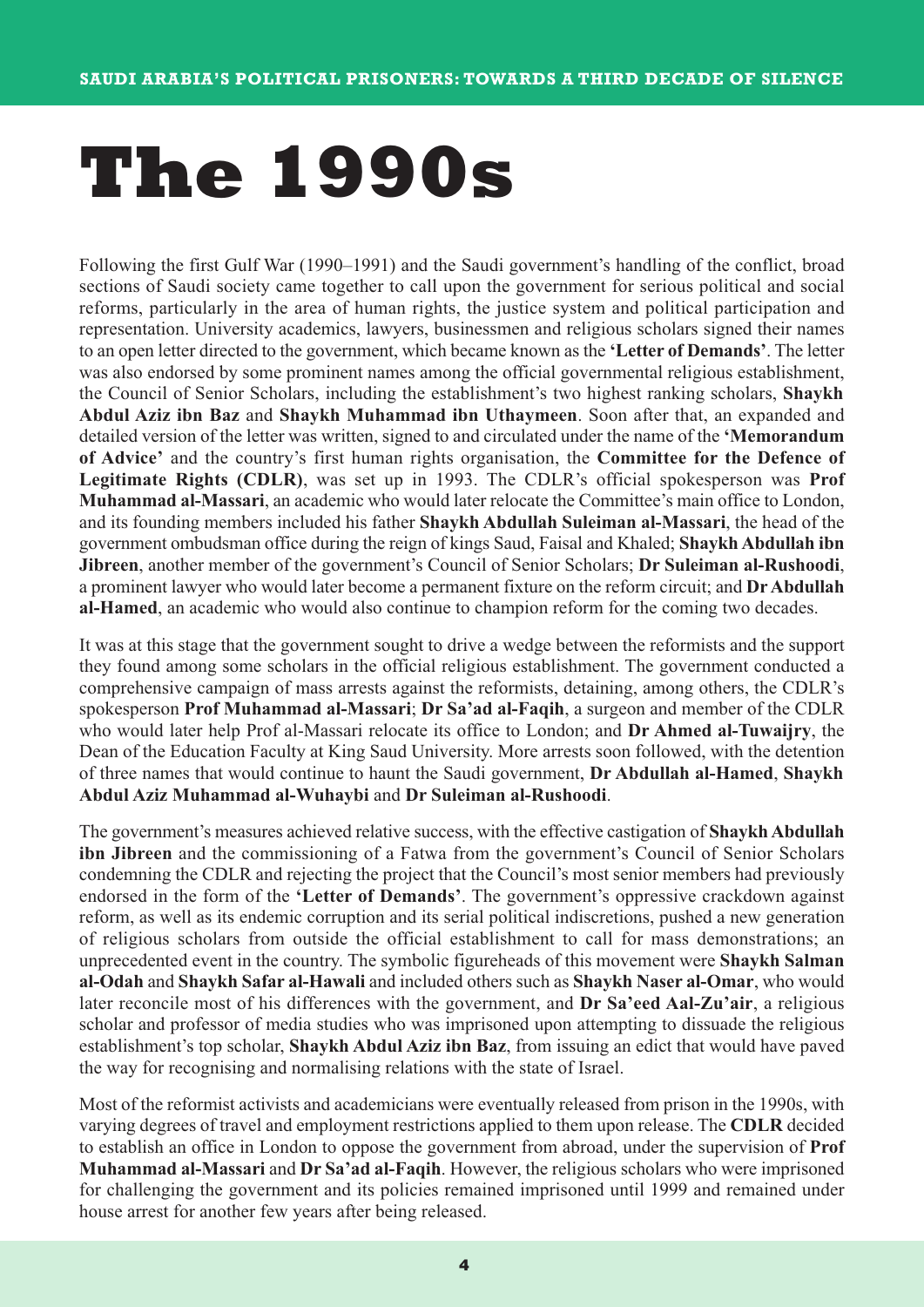# **The 2000s**

The first decade of the new century posed many challenges to the Saudi regime. The US-led invasions of Afghanistan and Iraq, beginning in 2001 and 2003 respectively, were widely perceived by Saudi society to have taken place with the acquiescence of the Saudi government. This renewed popular grievances that arose from the Saudi government's assistance to the US during the Gulf War a decade earlier. Whereas some among the previous generation of the regime's critics, such as **Shaykh Salman al-Odah** and **Shaykh Safar al-Hawali**, spoke critically against the concept of US-led wars against the two countries, they avoided confrontation with the Saudi government by remaining largely silent on the issue of Saudi government involvement and approval of the two wars. On the other hand, a new generation of critics arose as a result of the tense political climate.

Beginning shortly after the Iraq invasion in March 2003, the period 2003–2006 saw a spate of attacks in Saudi Arabia attributed to Al-Qaeda in the Arabian Peninsula (AQAP), apparently targeting both the Western presence in the country as well as the Saudi government itself. These attacks were exploited by the Saudi regime to enact a repressive 'counter-terrorism' policy, which would effectively silence any criticism of the government. **Dr Sa'eed Aal-Zu'air**, first imprisoned in 1995, was released from prison in 2003. He was re-imprisoned a few months later in 2004 after participating in a brief telephone interview with Al Jazeera news channel, in which he criticised the government's handling of the attacks. Around the same time, another popular religious scholar, **Shaykh Suleiman Nasser al-Alwan**, who had been banned from teaching for a number of years but was permitted to teach once again in May 2003, was arrested by the Saudi security services on 28 April 2004 and was taken to Al-Hayer prison in Riyadh, where he still remains. **Shaykh al-Alwan** was not presented with an arrest warrant, however it is understood that he was imprisoned on the basis of public comments he made that were highly critical of US policy in the Arab world, and in particular for his denunciation of the US-led invasion of Iraq. **Shaykh al-Alwan** continues to suffer from ill treatment, including being held in complete isolation, enduring torture and being denied due process. Additionally, in 2007 he was pressed by the government to appear on national television in a public recorded statement to repudiate his previous positions. His refusal to do so has led to a renewed campaign of cruelty against him on the part of the Saudi authorities. [1 ]

As the Saudi government could not tolerate relatively mild critics, such as **Dr Sa'eed Aal-Zu'air** and **Shaykh Suleiman al-Alwan**, it certainly did not tolerate critics who were more vocal in their condemnation of the Saudi government, particularly in its negative involvement in the Iraq war. Two alleged AQAP theorists, known for their lengthy treatises critical of US and Saudi policy in the region and for challenging the government religious establishment to debate with them, **Shaykh Faris Aal-Shuwayl al-Zahrani** and **Shaykh Abdul Aziz al-Anzi**, were captured by Saudi security forces in August 2004 and May 2005 respectively after months in hiding. Neither individual has been charged with a crime, nor put on trial since their capture. They remain in Saudi custody today, but their exact whereabouts and the conditions of their imprisonment remain unknown.  $[2, 3]$  Additionally, three radical religious scholars of significant prominence, **Shaykh Ali al-Khudhair**, **Shaykh Ahmed al-Khalidi** and **Shaykh Nasser al-Fahad**, were imprisoned in May 2003 after issuing a joint statement rejecting the premise of a 'most wanted' list of 19 names that had recently been released by the Saudi government. The statement had included a Fatwa prohibiting anyone from assisting the Saudi government in their search for the 19 listed individuals, whether by republishing the 'wanted' posters, reporting the whereabouts of the individuals, or attempting to search for them. The scholars identified the reasoning behind this ruling as the fact that the list had been released under the aegis of the American 'war on terror' and thus, assisting the Saudi government in its pursuit of the individuals was in effect providing such assistance to the United States. [4 ] Six months into their imprisonment, in November 2003, **Shaykhs al-Khudhair**, **al-Khalidi** and **al-Fahad** were forced to appear on national television and made to publicly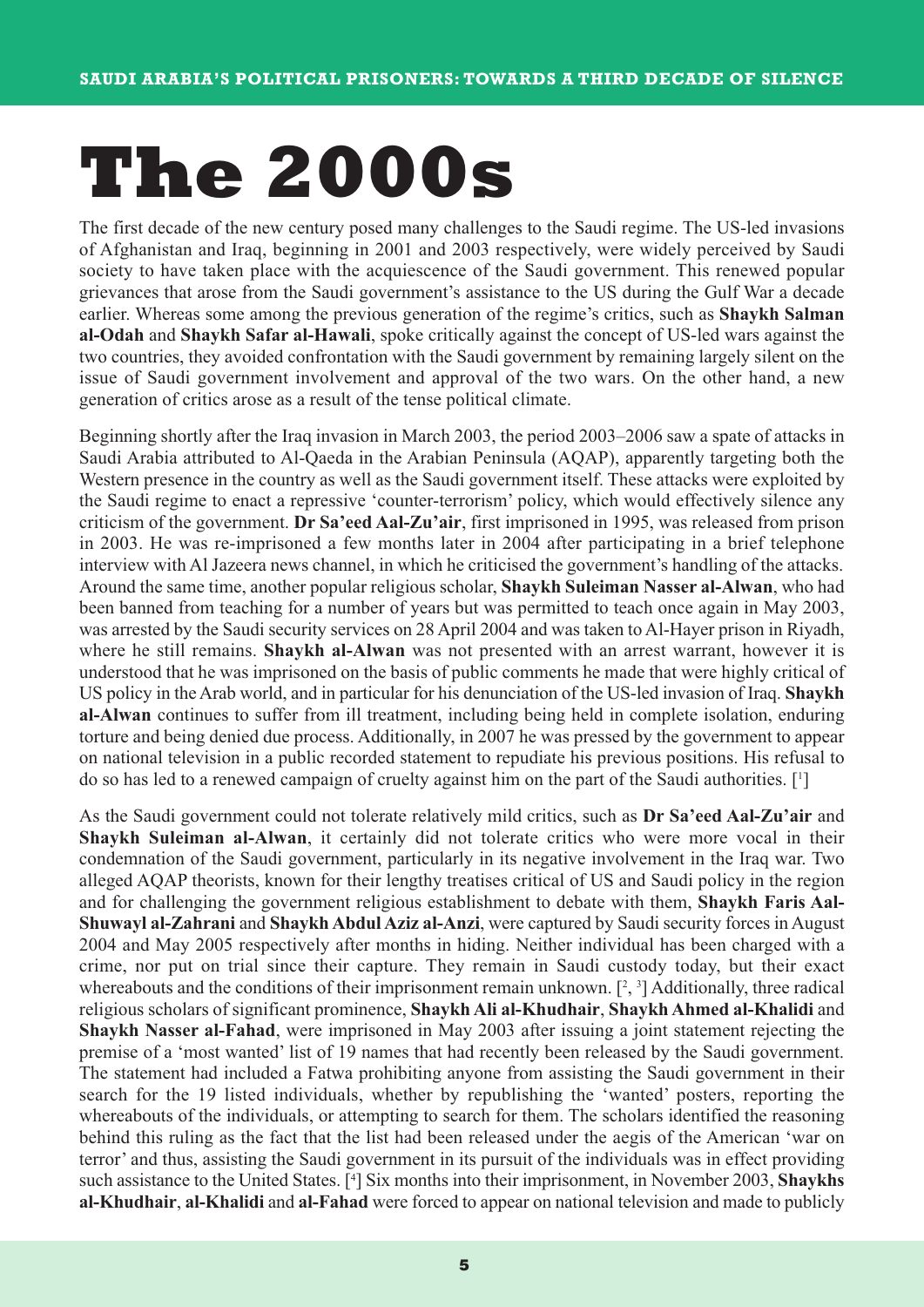renounce their previous views. Despite this apparent renunciation, the scholars were returned to prison, where they still remain today. [5 ] To this date, numerous letters written by **al-Khalidi** and **al-Fahad** have been smuggled out of prison, in which they retracted their televised pronouncements and expressed that they had been made under duress.

It was during this period of social upheaval that three reformists: the poet **MrAli al-Demaini**; university professor and human rights activist **Dr Matrouk al-Faleh** and veteran reformist and co-founder of the CDLR **DrAbdullah al-Hamed,** began campaigning more openly for government reform, calling for the establishment of a constitutional monarchy as a first step towards solving the country's problems. The three activists were imprisoned in March 2004 after signing a petition demanding constitutional reform. It was not until 2005, when the Saudi throne passed from the late **Fahad ibn Abdul Aziz** to his halfbrother **Abdullah**, that the three academics, as well as **Dr Sa'eed Aal-Zu'air** were released from prison thanks to a royal pardon issued by the new king on their behalf.

The last few years of the decade saw the arbitrary detention of a number of other well-known reformists, religious scholars and other activists, including the serial re-imprisonment of the most prominent among them. **Shaykh Khalid al-Rashed**, a highly popular religious scholar and speaker, was arrested on 19 March 2006 in Mecca, where he was completing the Umrah pilgrimage with his wife. This took place after he recorded an emotional, widely-distributed lecture [6 ] in which he condemned the Danish cartoons and called for the Prophet's honour to be defended, placing the incident in a wider context of humiliation, including the occupation of Palestine. **Dr Bisher Fahad al-Bisher**, a Riyadh-based university professor of Islamic law who was imprisoned in the 1990s without charge, was re-arrested on 15 March 2007. He remains in prison today, where he has been subjected to prolonged spells in solitary confinement and other forms of ill treatment. His family was only allowed to visit him for the first time 9 months after he was imprisoned and he has been held in a refrigerated underground cell and denied medical treatment, which has caused his health to deteriorate significantly. [7 ]

On Friday 2 February 2007, the Saudi government carried out mass arrests, which were touted in the media as part of a "successful counter-terrorism operation." The victims of these raids were in fact influential academics, rights activists and reformists, the most prominent of whom were **Dr Sa'ud Mukhtar al-Hashimi**, **Dr Musa al-Qarni** and **Dr Suleiman al-Rushoodi**. **Dr Sa'ud al-Hashimi** is a Jeddah-based medical doctor and a faculty member at King Abdulaziz University. He comes from a prominent family in the Hejaz and is a descendant of the Prophet Muhammad via the lineage of Imam Musa al-Kazim. He is a long standing human rights defender who has worked to protect civil and political rights in Saudi Arabia and has called for constitutional reform and democratic rights. One of his recordings [8 ] particularly attracted the ire of the ruling establishment, in which he called for academics and religious scholars to establish independent and transparent offices and research centres, which would in turn form councils that would aid the development of thought and cooperate in mobilising public action, contributing to a more open, accountable and socially responsible societal landscape. The Saudi Ministry of Interior has used this recording as evidence to accuse **Dr al-Hashimi** of 'sedition' and for "calling for the overthrow of the established system of governance." **Dr Musa al-Qarni** is a university professor of Islamic law and a historian of the Soviet war in Afghanistan. He had appeared in a television interview in 2006 highlighting the contradiction in the Saudi government's support for Osama bin Laden and the Jihadi movement in the 1980s and its opposition to the same movement today. Both **Dr al-Hashimi** and **Dr al-Qarni** remain in prison to this date. **Dr Suleiman al-Rushoodi** had been a co-signatory to the establishment of the CDLR, as well as being the human rights lawyer who defended the cases of the three reformists, **Dr Abdullah al-Hamed**, **Ali al-Demaini** and **Dr Matrouk al-Faleh** in 2005. **Dr al-Rushoodi** was only released from prison on Thursday 23 June 2011 due to the worsening condition of his health. All those arrested in February 2007, including **Dr al-Qarni**, **Dr al-Hashimi** and **Dr al-Rushoodi**, continue to remain on trial for blanket charges of "supporting and financing terrorism," "illegally collecting funds to support suspicious groups" and "engaging in embezzlement." [<sup>9</sup>]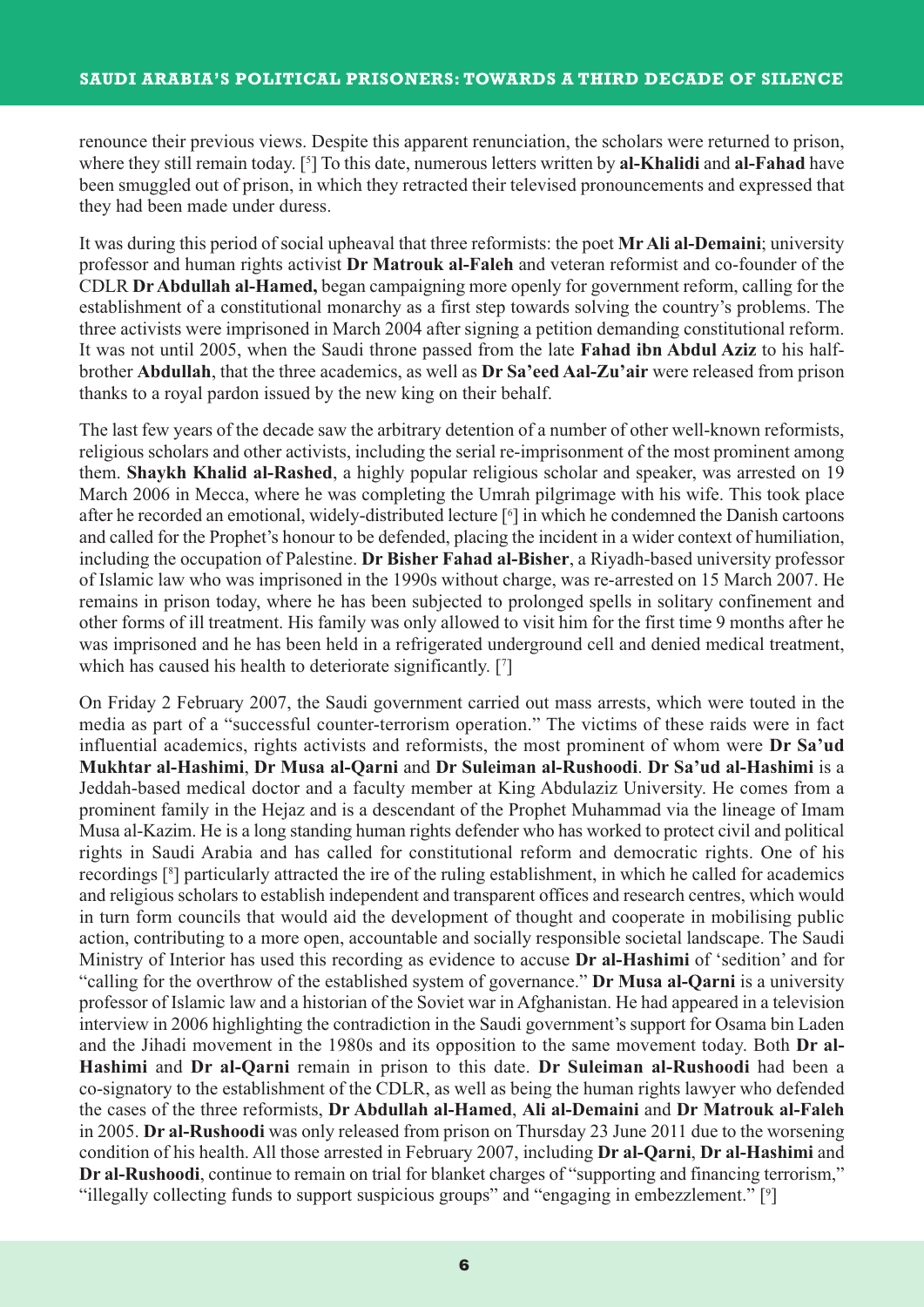One of the most tragic stories of the Saudi political prisoners is that of the professor of media studies **Dr Sa'eed Aal-Zu'air** and his family. Having been imprisoned twice before, from 1995 to 2003 and again from 2004 to 2005, **Dr Sa'eed Aal-Zu'air** was arrested again on Wednesday 6 June 2007. This time around, he was arrested along with one of his younger sons, **Mr Sa'ad Aal-Zu'air**, a reformist lawyer who had also spent time in prison in the past thanks to his activism. Both father and son remain imprisoned to this date. [<sup>10</sup>]

## **The 2010s**

After twenty years of government repression and the routine imprisonment and harassment of reformers and activists, the Saudi government has done very little to address the legitimate aspirations of its people, and even less to address the effectiveness of its policy in dealing with political opposition by refusing to revise it to a strategy based on principles of justice and equality. On the other hand, however, the Saudi people have become more politically aware and are now bolder in asserting their political identity and in standing up for their rights. Whereas in 1993, there mere establishment of a civil rights organisation, **the CDLR**, was deemed enough for the government to wage a wide-scaled campaign of arrests and harassment, by 2010, many independent political, activist and advocacy groups had been established, even if not acknowledged by the government. Examples of these groupings include progressive online magazines, such as Ro'yaah Magazine [http://www.royaah.net/] and the Omma Conference Magazine [http://www.ommahconf.com/], supervised by **Dr Abdul Aziz Muhammad al-Wuhaybi** and associated with the Omma Conference, a collective of regional branches of the Omma Party, first established in 2005 in Kuwait by **Dr Hakem al-Mutairi**. Other significant groups established in recent times have included rights organisations, such as the Saudi Civil and Political Rights Association (ACPRA) [http://www.acpra.net/], which operates in both Arabic and English and has been pivotal in bringing to light the cases of Saudi Arabia's political prisoners and highlighting the need for political reform. The Association was co-founded in October 2009 by a number of prominent activists, including, but not limited to, **Mr Sa'ud Ahmed al-Dughaithir**, a long-standing campaigner for civil rights; **Dr Abdul Kareem Yusuf al-Khidhr**, professor of comparative law; **DrAbdullah al-Hamed**, one time co-founder of the CDLR; **Dr Mohammed Fahad al-Qahtani**, professor of political economics and current president of ACPRA; and **Mr Mohammed Salih al-Bejadi**, who would soon become a symbol for the rights movement. Additionally, veteran activists **Dr Musa al-Qarni** and **Dr Suleiman al-Rushoodi**, both imprisoned since February 2007 at the time of ACPRA's founding, announced their support for the project. [11] It was this increasingly organised collective of groups and activists that would spearhead the push for radical change in the country once the Arab Spring would take hold in early 2011.

Among the most prominent names to be imprisoned in 2010 were **Mukhlif al-Shammari**, **Dr Muhammad al-Abdul Karim** and **Thamir Abdul Karim al-Khidhr**. **Mukhlif al-Shammari**, a respected tribal leader and pro-reform writer, popular for his opinion pieces in his local Ha'il newspaper [<sup>12</sup>] and other various online magazines, was briefly arrested on 15 May 2010 and then imprisoned again the following month on 15 June 2010 while attending a dinner with friends. On 20 June 2010 he was charged with the offence of "annoying others" with his writings and was subsequently interrogated in relation to six of his published articles. He remains in prison to this date. [<sup>13</sup>, <sup>14</sup>] Dr Muhammad al-Abdul Karim is an assistant professor of jurisprudence and Islamic legal theory. [<sup>15</sup>] It was his article entitled "The crisis of conflict amongst the governing wings in Saudi Arabia," published on the Omma Conference website on 22 November 2010 [<sup>16</sup>], which led to his arrest and imprisonment on Sunday 6 December 2010. [17 ] Following a highly publicised and sustained campaign, **Dr al-Abdul Karim** was released from prison on Tuesday 15 February 2011. **Thamir Abdul Karim al-Khidhr**, a university student who was 18 years old at the time of his imprisonment on 3 March 2010, was arrested partly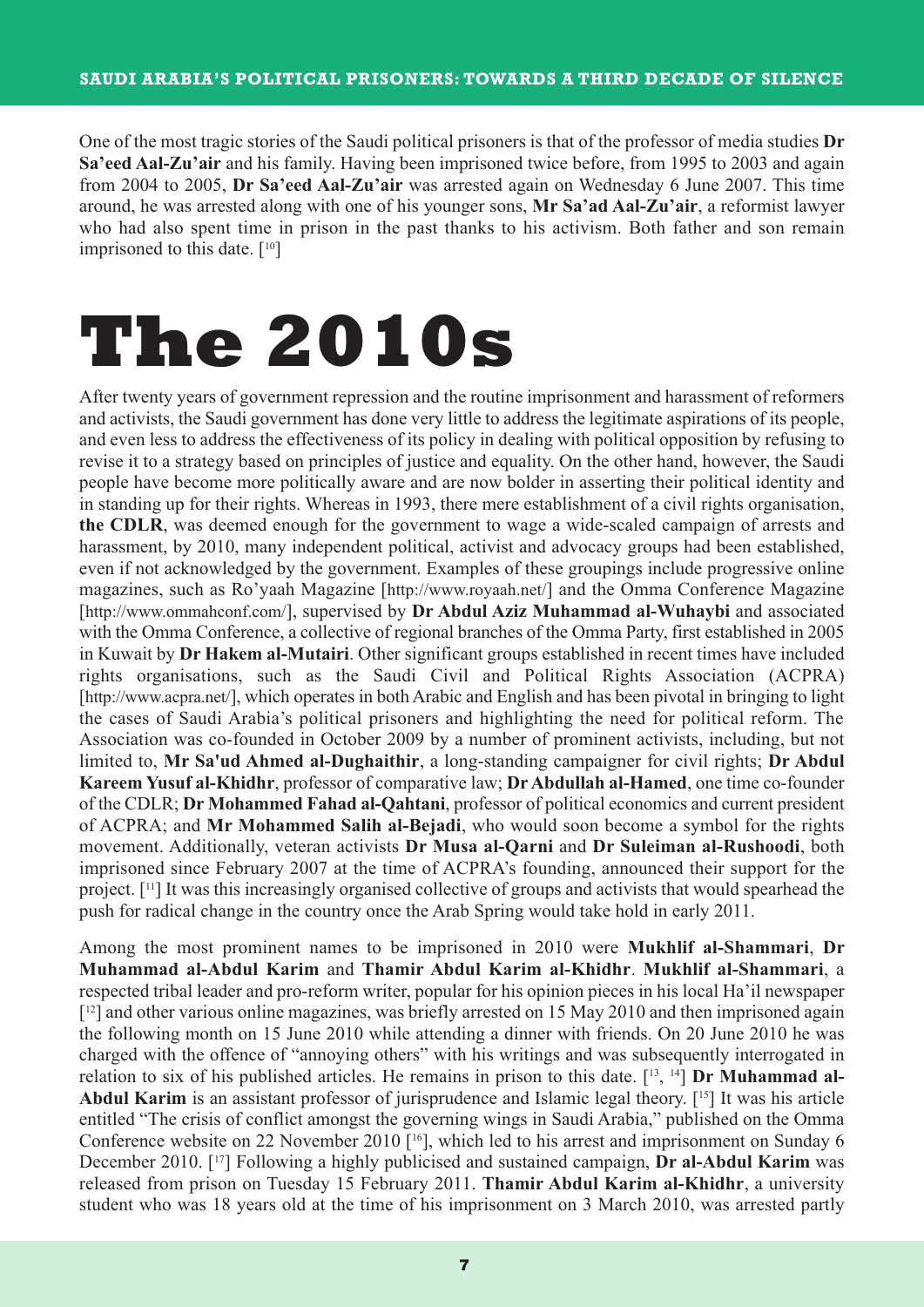thanks to his own involvement with a student human rights group, but primarily as a means to put pressure on his father, **Dr Abdul Kareem Yusuf al-Khidhr**. As is the case of many other activists, **Thamir al-Khidhr** remains imprisoned to this date. [<sup>18</sup>]

After the Tunisian protest movement had succeeded in toppling **Zine El Abidine Ben Ali** and a day before **Hosni Mubarak** was forced to resign from his office in Egypt, a group of activists capitalised on the opportunity to announce the establishment of Saudi Arabia's first political party, the **Islamic Omma Party**, on 10 February 2011. The party's co-founders included **DrAbdul Aziz Muhammad al-Wuhaybi**, a prominent lawyer and supervisor of the Omma Conference Magazine; **Dr Abdul Kareem Yusuf al-Khidhr** and **Mr Sa'ud bin Ahmed al-Dughaithir**, co-founders of ACPRA; **Dr Ahmed Sa'ad Gharm Aal-Ghamidi**, professor at Umm al-Qura University in Mecca; **Shaykh Muhammad Hussein al-Ghaanim al-Qahtani**, a respected businessman; **Mr Muhammad Naser al-Ghamidi**, a political activist; and **Dr Waleed Muhammad Abdullah al-Majid**, a lawyer and doctor of law. [19 ] The party's inaugural statement included a list of 188 prominent political prisoners and called for their immediate release as a first step towards meaningful reform in the country. [20 ] The party's co-founders were arrested and detained without charge on Thursday 16 February 2011, as was highlighted by IHRC at the time. [21 ] All the party's co-founders were eventually released, after being pressured to sign assurances that they would refrain from "anti-government activity," with the exception of **Dr Abdul Aziz Muhammad al-Wuhaybi** who remains imprisoned to this date. The remaining co-founders who have been released are forced to put up with severe travel restrictions and bans on the permission to teach. **Dr Abdul Kareem Yusuf al-Khidhr**, a party co-founder who has been one of the most active in writing and campaigning since being released, continues to suffer the additional pressure of having two of his sons held in prison as a form of political blackmail: His older son, **Thamir Abdul Karim al-Khidhr**, 20 years old, was imprisoned on 3 March 2010, a few months after his father had helped set up ACPRA, and his younger son **Jihad Abdul Karim al-Khidhr**, 17 years old, a secondary school student, was imprisoned on Sunday 20 March 2011, while demonstrating in front of the Interior Ministry building for the release of political prisoners, including his father at the time. Both **Thamir and Jihad al-Khidhr** remain in prison to this date. [<sup>22</sup>]

The period leading up to and including March 2011 proved to be particularly ripe with arrests all across the country, in part due to the call for mass protests in the style of those taking place in other Arab countries at the time, especially the protest called for on Friday 11 March 2011. These arrests targeted both known activists, such as **Shaykh Tawfiq al-Amir**, **Dr Mubarak Aal-Zu'air** and **Muhammad al-Bejadi**, as well as previously unknown individuals who have become overnight icons of the protest movement in Saudi Arabia. **Shaykh Tawfiq al-Amir**, a Shi'a scholar based in Saudi Arabia's Eastern Province who had previously been arrested in April 2005 and September 2008 under direct orders from the Interior Minister, was imprisoned again on Sunday 27 February 2011 after delivering a sermon the previous Friday 25 February 2011, [<sup>23</sup>] in which he called for radical reform in the country and the establishment of a constitutional monarchy. He expressed the need to guarantee a separation of political powers and the establishment of a fully elected parliamentary consultative council and he condemned Saudi and Western interference in Bahrain. [<sup>24</sup>] He was released a week later on Sunday 6 March 2011 without having been charged with a crime. [<sup>25</sup>] Shaykh al-Amir was rearrested on Wednesday 3 August 2011 as he returned home from performing evening prayers and detained without charge. He remains imprisoned to this date. [26 ] **Dr Mubarak Aal-Zu'air** is a professor of media studies, having followed in the professional footsteps of his father **Dr Sa'eed Aal-Zu'air**. He was campaigning for the release of political prisoners, including his father, **Dr Sa'eed Aal-Zu'air**, and brother, **Mr Sa'ad Aal-Zu'air**, and was invited to a meeting at the Interior Ministry by means of a personal phone call from the Deputy Minister of Interior, **Prince Muhammad bin Nayef**. Despite this phone call and the assurances made by the prince that the situation of the prisoners would be resolved, **Dr Mubarak Aal-Zu'air** was arrested on the morning of Sunday 20 March 2011, as he was on his way to the Interior Ministry for a scheduled meeting with the prince. Since being imprisoned, he has managed to smuggle a letter out of his jail cell,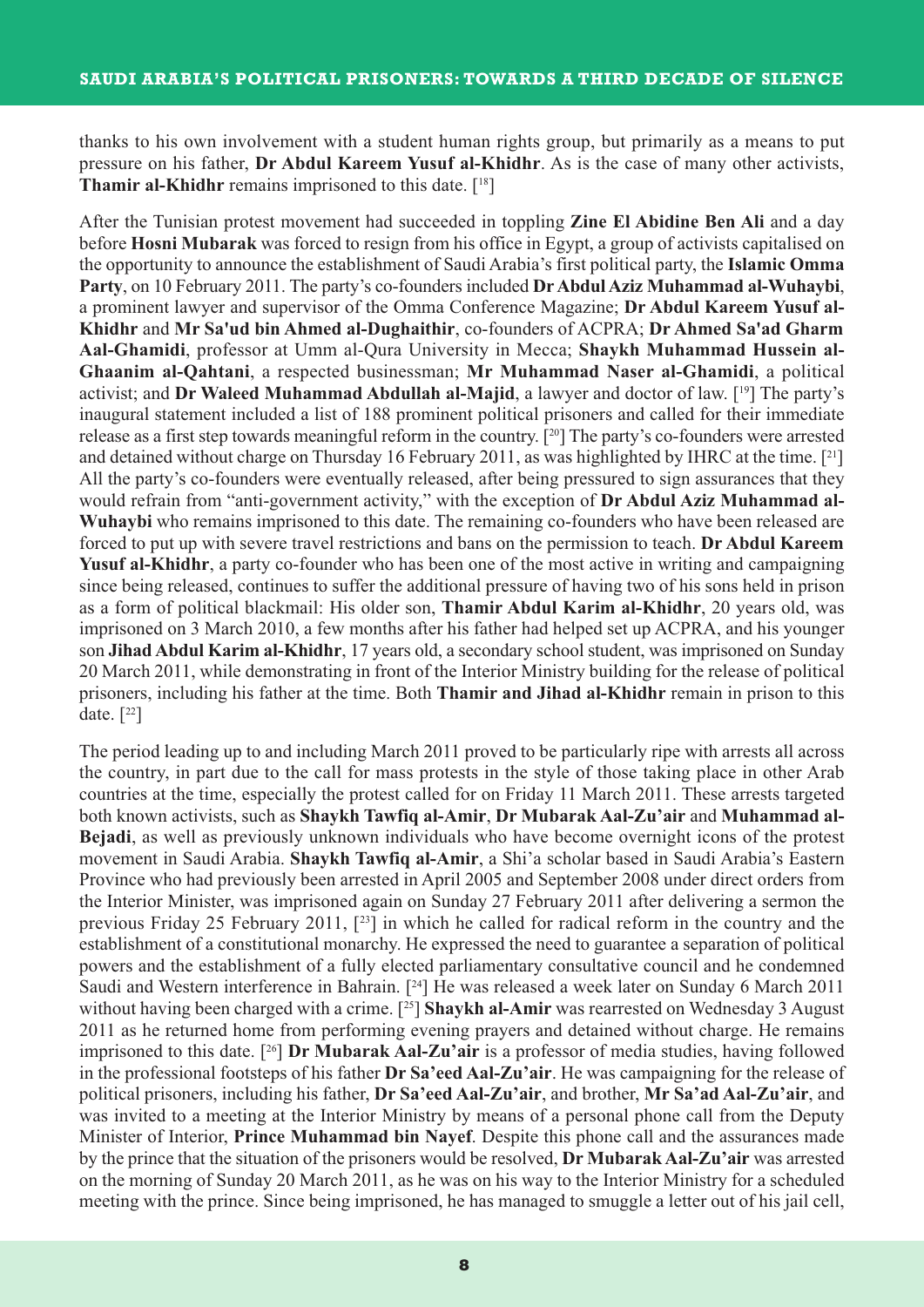which has pointed to utterly contemptible prison conditions, including being forced to sleep inside a lavatory. IHRC has campaigned for the release of **Dr Mubarak Aal-Zu'air** and continue to call on the Saudi government to release him and the other members of his family unjustly imprisoned to this date. [27 , <sup>28</sup> , <sup>29</sup> ] **Muhammad Salih al-Bejadi**, a co-founder and core member of ACPRA, was also imprisoned the following day on Monday 21 March 2011 for his involvement in actively campaigning for the release of political prisoners. ACPRA has campaigned tirelessly on behalf of Mr al-Bejadi, yet he still remains imprisoned thanks to his work.

Amongst the prisoners arrested during this period who had had no known history of political activism, yet who have become prominent in the Saudi protest movement through their inspiring bravery and dedication, are **Muhammad al-Wad'ani** and **Khaled al-Juhani**. All that is known about **Muhammad al-Wad'ani** is that, as implied by his family name, he comes from a branch of the large and influential Dosary clan of central Arabia and that he is a school teacher by profession. **Al-Wad'ani** performed an unprecedented act in Saudi Arabia by appearing in a five-minute recorded video message of an explicitly political and categorically anti-establishment nature, which he had posted on YouTube in late February 2011. [30 ] The act had been unprecedented both for the fact that he appeared in the video not making any attempt to hide his identity, on the contrary, making a point to publish the video under his full, real name, and for the video's open rejection of royalty, as can be read from the video's title: "Now is the time to bring down the monarchy." **Al-Wad'ani** followed this video up with another scarcely over two minutes long, in which he confirmed the date and the meeting point for a demonstration he had called for in his first video as Friday 4 March 2011, and he acknowledged his expectation to stand alone on the day and be arrested for it. [31 ] He pointed out that the lesson that should be learned, were this to happen, is that so weak is the Saudi government that it finds it necessary to send out its forces to arrest a one-man demonstration on the basis of an internet video in which he practically surrenders himself. As he had predicted, **Muhammad al-Wad'ani** was arrested after Friday prayers on 4 March 2011 as he stood to lead the demonstration in the presence of a number of supporters. The moment of the arrest was recorded and uploaded to YouTube, [32 ] in which **al-Wad'ani** is being led away by plain clothes officers and the viciously sectarian nature of the regime and its supporters is demonstrated by someone being heard shouting "grab the Rafidhi (a derogatory term used against Shi'a), don't let him get away!", despite **al-Wad'ani** being from one of Arabia's largest Sunni clans. After his disappearance in early March, no one has heard from **al-Wad'ani**, yet some reports have pointed to him having to be hospitalised after a particularly brutal torture session.

**Khaled al-Juhani** is another school teacher and a father of four children, one of whom is autistic. **Al-Juhani** rose overnight from obscurity to being an icon of the Saudi protest movement, symbolising the plight of the average citizen, when he responded to the nationwide call for demonstrations on 11 March 2011. He resolved to make his voice heard by speaking openly about the need for radical reform in the country to Western journalists who had come to cover the protests. The BBC Arabic [33] and English [34] services conducted impromptu interviews with him, in which he called for freedom of expression and the press, demanded basic civil rights, condemned the overwhelming police presence and expressed his full knowledge that he would be arrested and imprisoned immediately after the interview was over, which is precisely what took place. Since his disappearance, **Khaled al-Juhani** has become the subject of an online campaign on both Facebook [35] and Twitter [36] under the title "Where is Khaled?"

Whilst the government's move to suppress individual demonstrators such as **al-Wad'ani** and **al-Juhani** may point to an unprecedented level of desperation, the Saudi government has recently gone a step further and has imprisoned some figures closely associated with government institutions, some of whom have been vocal government supporters who have defended the government against opponents in the past. The first of these examples is the controversial preacher, **Shaykh Suleiman al-Duwaish**, who has appeared numerous times on satellite television channels, such as **al-Alam**, towing the government line and standing up for its institutions in debates with dissidents such as **Prof Muhammad al-Massari**, [37 ]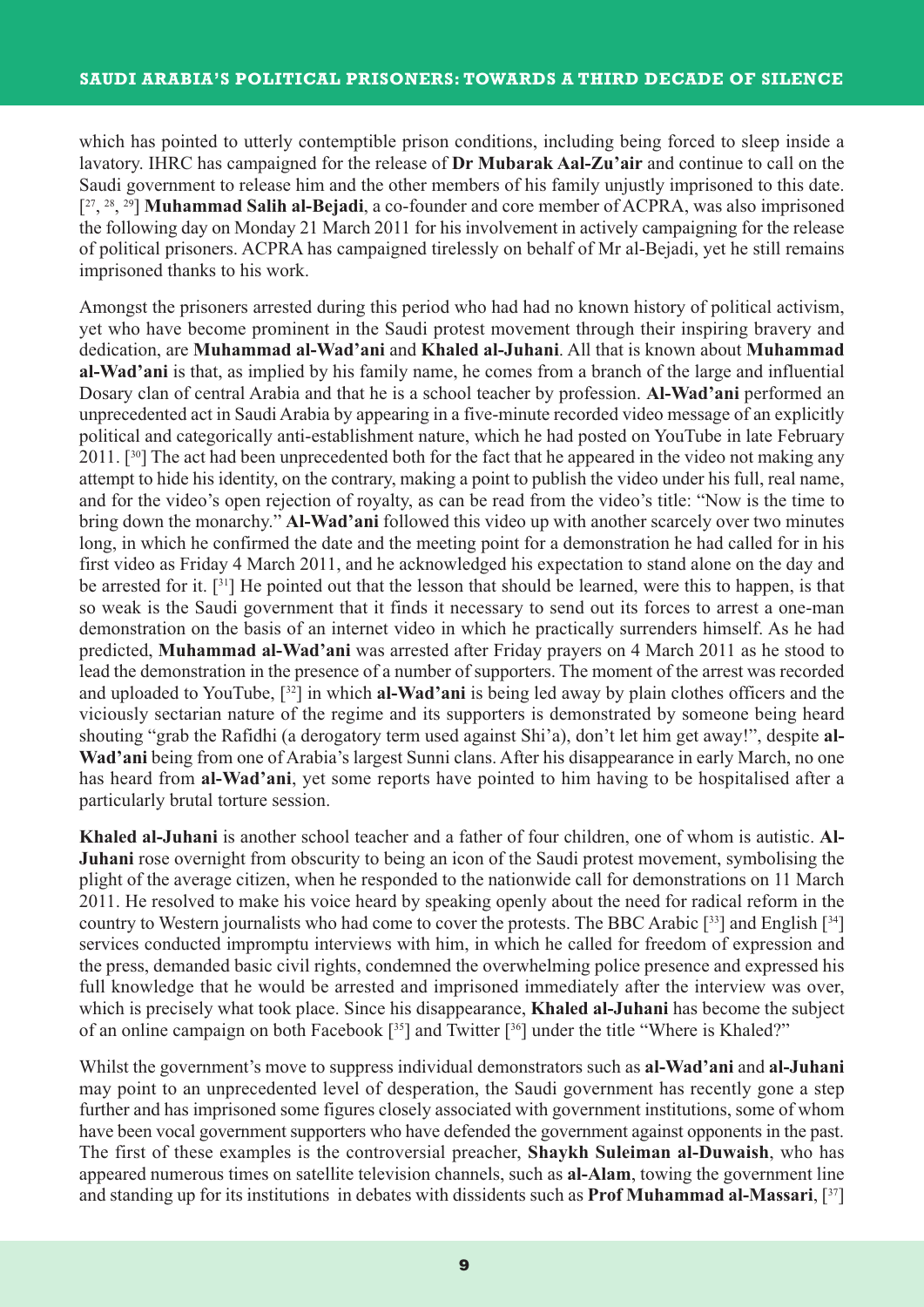and defending the government's decision to sack a prominent scholar, **Shaykh Sa'ad al-Shithry**, from the official religious establishment on the background of criticism he had levelled at the government. [38 ] **Shaykh al-Duwaish** had overstepped a red line when, in his campaign against hardcore secularists and liberals, he posted a video on YouTube in March 2011 and then followed it up on 15 May 2011 with an article, both of which levelled criticism directly against **Khaled al-Tuwaijry**, Chief of the Royal Court and the highest ranking government minister outside the Royal Family. **Shaykh al-Duwaish** attempted to pin all un-Islamic government and media practices and institutionalised corruption in the country, which he identified as the driving forces behind the increased sense of unrest and civil strife in wider Saudi society, on **al-Tuwaijry** and others, while exonerating the Royal Family from any blame. **Shaykh al-Duwaish** was arrested in June 2011 without charge or trial and continues to remain in prison today.

Another example is **Dr Yusuf al-Ahmed**, no stranger to controversy, as exemplified by his Fatwa calling for the prohibition of women to work as airline pilots and his invitation to demolish the Grand Mosque in Mecca so that it may be rebuilt in a way that would prevent all mixing of sexes. **Dr al-Ahmed** is an academic specialised in Islamic law who holds the position of President of the Islamic Law Editing Team for the Ministry of Education, having participated in the preparation of 28 publications, and a legal professional who has acted on behalf of people arbitrarily detained by the authorities. **Dr al-Ahmed** has not shied in the past from directing criticism towards the government, as in his open letters regarding the Ministry of Culture and Information, the Ministry of Health and the Justice Minister [39,40,41]; his criticism of the conduct of members of the Royal Family and other government officials  $[42, 43, 44]$ ; and his criticism of government projects and policies, [45,46] including his call on the government to expel deposed Tunisian dictator **Zine El Abidine Ben Ali** from Saudi Arabia. [47 ] However, the reason behind his arrest on 8 July 2011 was a series of three video messages he had posted on YouTube addressed directly to **King Abdullah ibn Abdul Aziz** and the Interior Minister **Prince Nayef ibn Abdul Aziz** regarding the issue of political prisoners in Saudi jails, calling for the need for those arbitrarily detained to receive a fair and just trial. The first video message, posted in March 2011, was over 17 minutes in duration [<sup>48</sup>]; the second, posted in May 2011, went into more detail and was over half an hour long. [49] The third message, [50] posted on 7 July 2011, just a day before **Dr al-Ahmed's** arrest, represented the final straw, as he used stern language to unequivocally condemn the government's recent mass arrest of female protestors who had been demonstrating to demand the release of their arbitrarily detained sons, brothers, husbands and other family members. **Dr al-Ahmed's** close association with governmental academic bodies and the Ministry of Education did not vouch for him and he remains imprisoned to this day.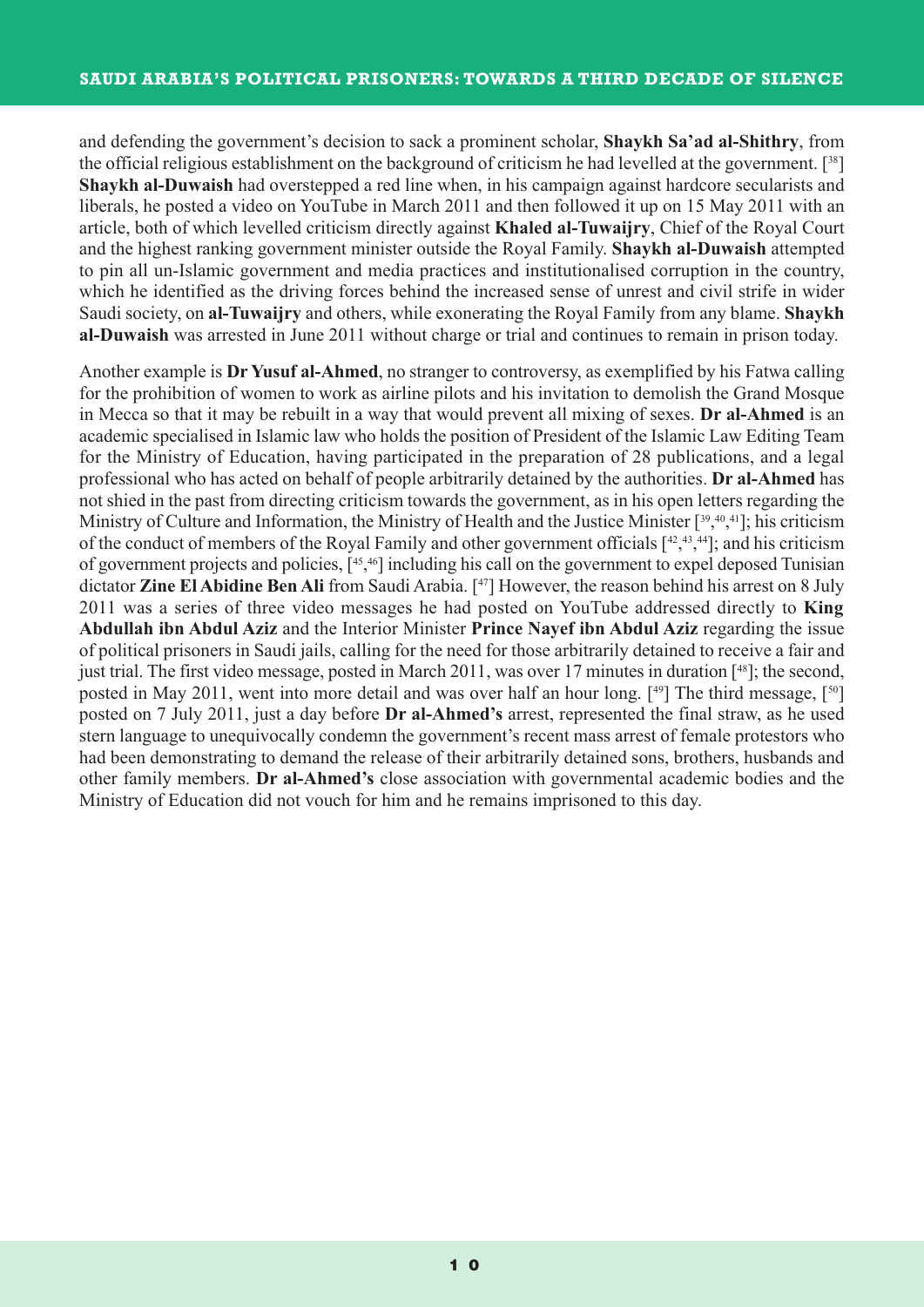### **Conclusion:**

The crisis of political imprisonment in Saudi Arabia is more serious today than it has ever been before. The plight of political prisoners, whether being made to endure arbitrary detention or to suffer in the complete absence of due process, continues into its third decade unimpeded. The Saudi government has done little, if anything at all, to attempt to change its tactics in dealing with political opponents, the default reaction being to lock them up and, if they are ever released, to continue applying pressures to them in the form of travel bans, employment bans, teaching bans, and by means of imprisoning direct family members and other relatives. Criticism of the Monarchy and its institutions, whether in the form of the Royal Court or the Royal Family itself, remains a red line that no one may dare cross without expecting the inevitable imprisonment and, if they are fortunate enough, a show of a trial that may attempt to show a form of process. Individual citizens are just as likely to be victims of this mockery of justice as prominent intellectuals and academics, and even staunch government supporters who inadvertently overstep the ever-changing invisible red lines may fall victim to this ruthless policy. The deafening silence that has taken hold with regard to this problem has resulted in a Saudi prison system whose population of political prisoners in 2011 has been estimated at 30,000, three times the official potential capacity of 10,000. Of these, spokesperson for the Interior Ministry **Major General Mansour al-Turki** admitted to holding 5,000 political prisoners in prisons across the country. Lawyers and human rights activists in Saudi Arabia have compiled lists of names that can account for around 7,000 political prisoners. The silence that has allowed for this appalling crime to take place unhindered must be broken. The Saudi government must come to realise that in a world where tyrants are being toppled, one after the other, suppressive policies such as these will only work against it. The Saudi government must release all political prisoners held in its jails across the country without delay, or it must conduct fair and open trials in which the accused may defend themselves.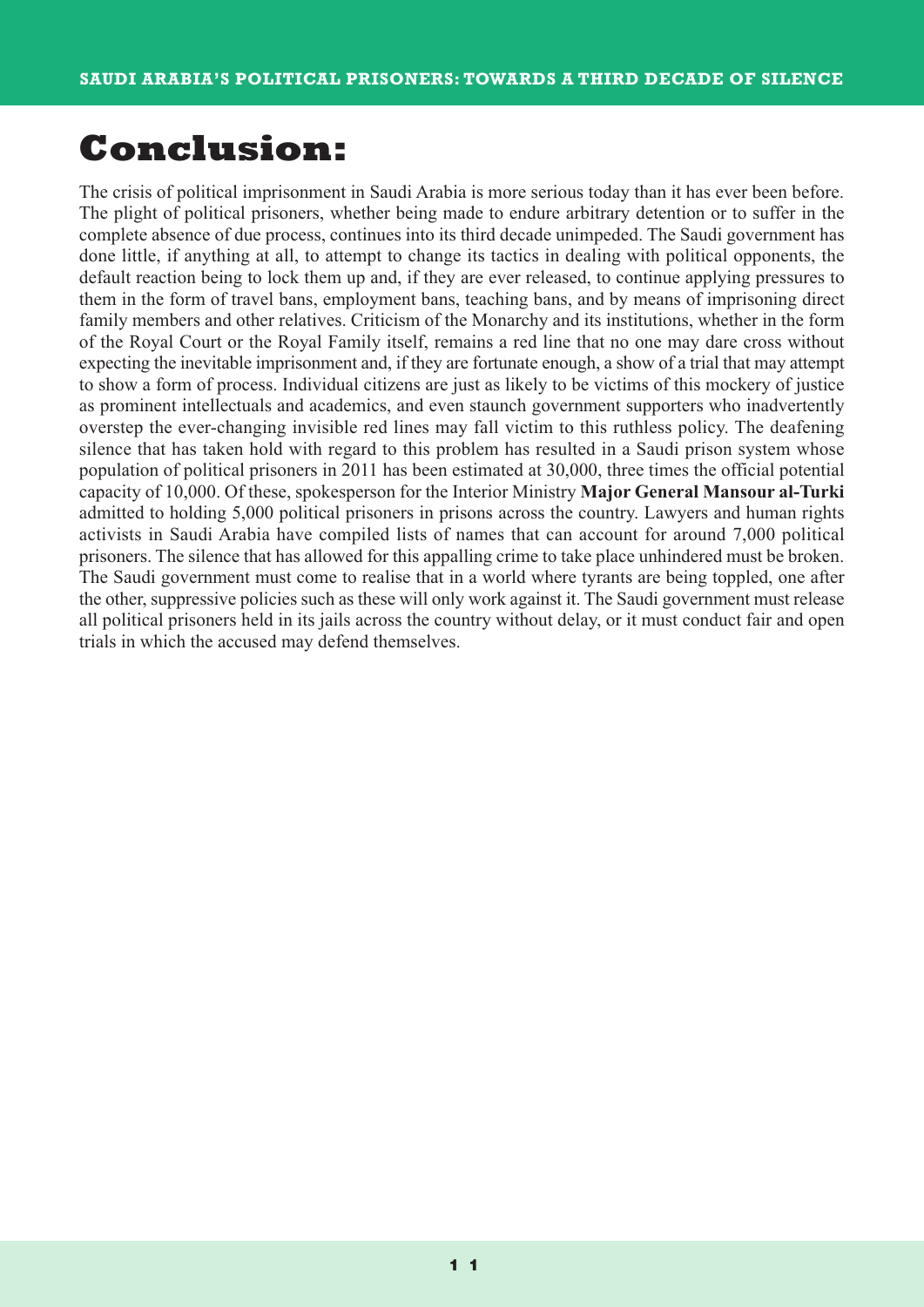#### **Endnotes:**

 http://en.alkarama.org/index.php?option=com\_content&view=article&id=192:saudi-arabia-mr-suleyman-alalouane-arbitrarily-detained-for-over-five-years&catid=33:communiqu&Itemid=180 http://www.aawsat.com/details.asp?section=1&article=248824&issueno=9383 http://www.alriyadh.com/2005/06/02/article69317.html http://www.aawsat.com/details.asp?section=4&article=173560&issueno=8948 http://aawsat.com/details.asp?section=4&issueno=9121&article=203677&feature= http://www.youtube.com/watch?v=-1E16E31moo http://ar.alkarama.org/index.php?Itemid=50&catid=146:-&id=3545:2009-04-17-07-46- 26&option=com\_content&view=article http://www.youtube.com/watch?v=mmoiubYklBQ http://ar.alkarama.org/index.php?option=com\_content&view=article&id=4189:2011-06-27-08-25- 04&catid=146:-&Itemid=50 <sup>10</sup> http://ar.alkarama.org/index.php?option=com\_content&view=article&id=4152:-4-&catid=146:-&Itemid=50  $11 \text{ http://www.acpra.net/news.php?action=view\&id=1$  http://www.hailnews.net/hail/articles.php?action=listarticles&id=26 http://ar.alkarama.org/index.php?option=com\_content&view=article&id=3926:-q-q&catid=146:-&Itemid=50 http://www.frontlinedefenders.org/node/15309 http://ar.alkarama.org/index.php?option=com\_content&view=article&id=4058:2011-02-17-16-59- 10&catid=146:-&Itemid=50 http://www.ommahconf.com/Portals/Content/?info=YVdROU5UWTRKbk52ZFhKalpUMVRkV0p3W VdkbEpuUjVjR1U5TVNZPSt1.plx http://www.ommahconf.com/Portals/Content/?info=YVdROU5UYzRKbk52ZFhKalpUMVRkV0p3W VdkbEpuUjVjR1U5TVNZPSt1.plx http://www.acpra.net/news.php?action=view&id=38 http://www.islamicommaparty.com/Portals/Content/?info=TkRnNEpsTjFZbEJoWjJVbU1T WmhjbUk9K3U=.jsp http://www.islamicommaparty.com/Portals/Content/?info=TkRreUpsTjFZbEJoWjJ VbU1TWmhjbUk9K3U=.jsp http://ihrc.org.uk/activities/alerts/9590-alert-saudi-government-crackdown-islamic-omma-party <sup>22</sup> http://ar.alkarama.org/index.php?option=com\_content&view=article&id=4127:2011-04-18-10-45-24&catid=146:-&Itemid=50 http://www.youtube.com/watch?v=YqslMRtM2oA http://www.shamarpress.com/news.php?action=view&id=4933 http://islamtoday.net/albasheer/artshow-12-147141.htm http://abna.ir/data.asp?lang=3&Id=257853 http://ihrc.org.uk/activities/alerts/9643-action-alert-saudi-arabia-human-rights-activist-jailed-for-speaking-outagainst-injustice http://ihrc.org.uk/news/articles/9641-activists-letter-smuggled-out-of-saudi-jail-unveils-gross-human-rights http://ihrc.org.uk/activities/press-releases/9642-press-release-saudi-arabia--human-rights-situation-sinks-to-newdepths http://www.youtube.com/watch?v=SscXBymK6cA http://www.youtube.com/watch?v=n9HmwwJrdAU http://www.youtube.com/watch?v=QEBNRiHe-0Y http://www.youtube.com/watch?v=mxinAxWxXo8 http://www.youtube.com/watch?v=9phWXWprjrY https://www.facebook.com/pages/Where-is-Khaled-%D8%A3%D9%8A%D9%86- %D8%AE%D8%A7%D9%84%D8%AF/171868602863062 https://twitter.com/whereiskhaled

- http://www.youtube.com/watch?v=eAzX6D3GKmY
- http://www.youtube.com/watch?v=2gY-WIrs0YM
- http://www.dr-alahmad.com/index.php?option=content&task=view&id=8097&Itemid=5
- http://www.dr-alahmad.com/index.php?option=content&task=view&id=21320&Itemid=5
- http://www.dr-alahmad.com/index.php?option=content&task=view&id=19651&Itemid=5
- http://www.dr-alahmad.com/index.php?option=com\_ftawa&task=view&id=30626
- http://www.dr-alahmad.com/index.php?option=com\_ftawa&task=view&id=37513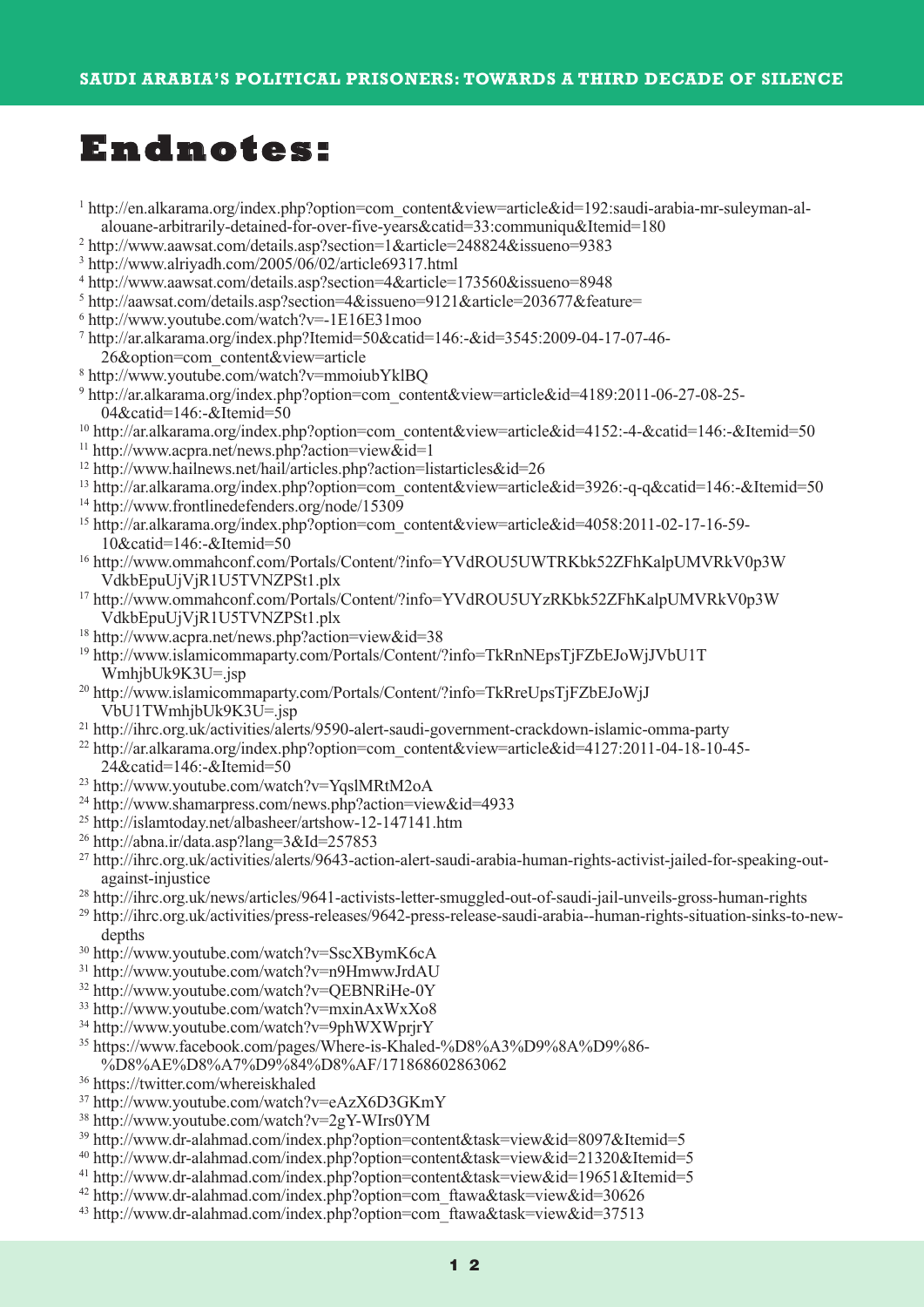#### **SAUDI ARABIA'S POLITICAL PRISONERS: TOWARDS A THIRD DECADE OF SILENCE**

- http://www.dr-alahmad.com/index.php?option=com\_ftawa&task=view&id=32172
- http://www.dr-alahmad.com/index.php?option=com\_ftawa&task=view&id=34835
- http://www.dr-alahmad.com/index.php?option=com\_ftawa&task=view&id=30852
- http://www.youtube.com/watch?v=NdTRR-BtPVk&NR
- http://www.youtube.com/watch?v=WBVITp2duYQ
- <sup>49</sup> http://www.youtube.com/watch?v=NHL\_QOabLKI
- $^{50}$  http://www.youtube.com/watch?v=hqmpInlVsy0